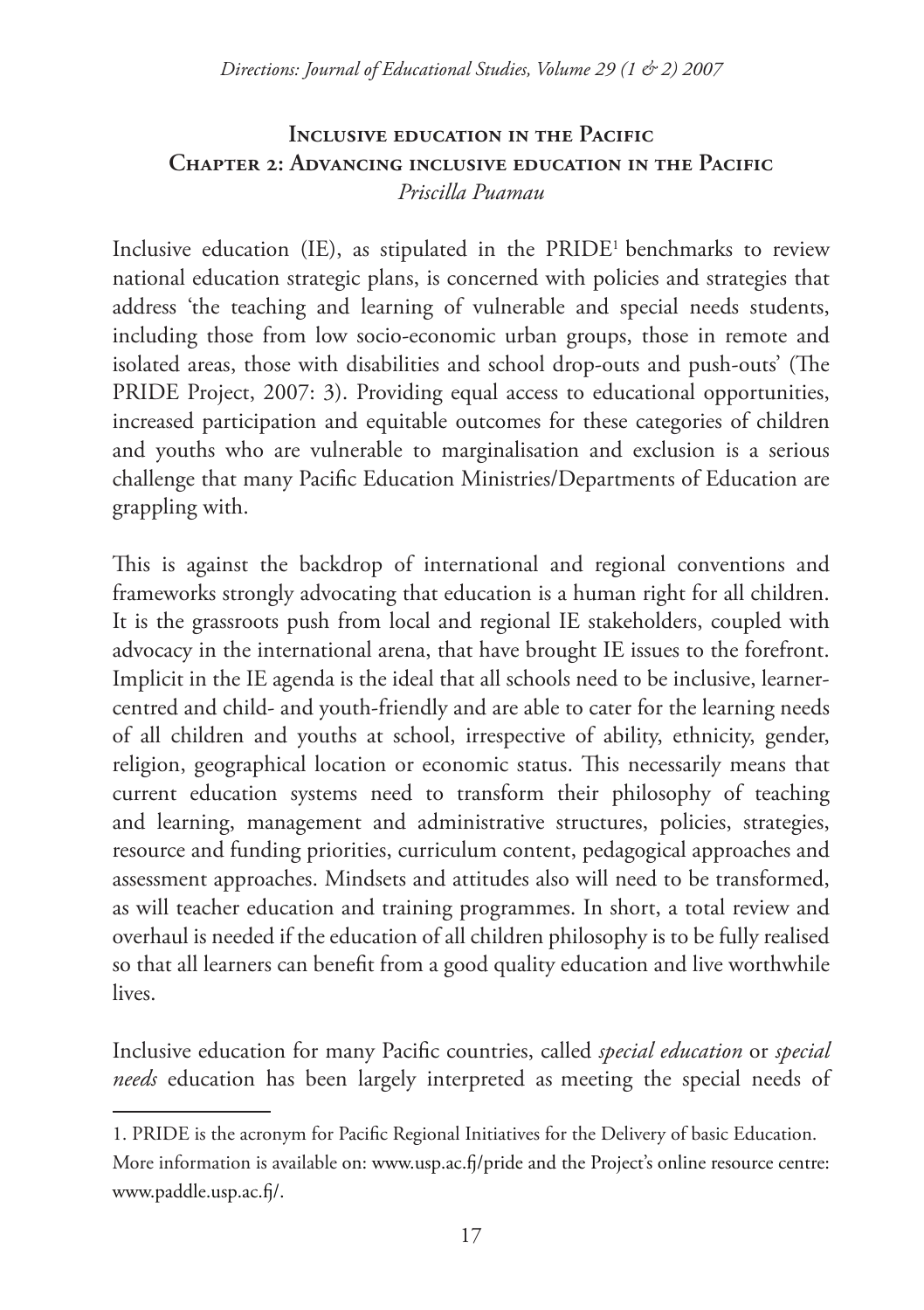children and youths with disabilities and covers the physically handicapped, visually impaired, hearing impaired, those with speech defects, intellectual disabilities and the emotionally disturbed. Historically, the impetus, support, delivery and advocacy for IE has come, not through governments, but through non-governmental service providers, parents and community groups, disabled people's organisations and professionals working in the area.

In this chapter, I provide an overview of inclusive education as it appears in the Forum Basic Education Plan (FBEAP), PRIDE benchmarks and education strategic plans. I also discuss some IE subprojects supported by the PRIDE Project. This is followed by a description of the regional workshop where the ideas that made this book possible were generated. The final section is a summary of the book.

### **The PRIDE Project and Inclusive Education**

#### **Inclusive education and the** *Forum Basic Education Action Plan*

The *Forum Basic Education Action Plan (FBEAP)* developed by the Forum Ministers of Education in 2001 did not mention IE. However, 'Children and Youth with Disabilities' and 'Inclusive Education' were added to subsequent meetings of the Ministers of Education so that it has become an integral part of FBEAP.

The proposed Pacific Education Development Framework recommended by the FBEAP Review Team to replace FBEAP for consideration by Ministers of Education at their meeting of March 2009 in Tonga, included 'Students with Special Educational Needs and Inclusive Education' as one of the eight crosscutting themes (PIFS, 2009: 20-21). The three challenges mentioned relate to poor access, poor quality of provision, and lack of policies and institutional frameworks. In relation to the first, fewer than 10% of children and youths with disabilities are estimated to have access to any form of education. Poor quality of provision is evident in a lack of trained teachers and IE strategies, poor resourcing, lack of access in school environments, and inflexible curriculum and assessment procedures. Finally, in the area of policy and institutional framework, some countries still need to develop their policy framework for children and youths with disabilities. There is also the need to have early identification and intervention services, particularly for hearing and visual impairment; greater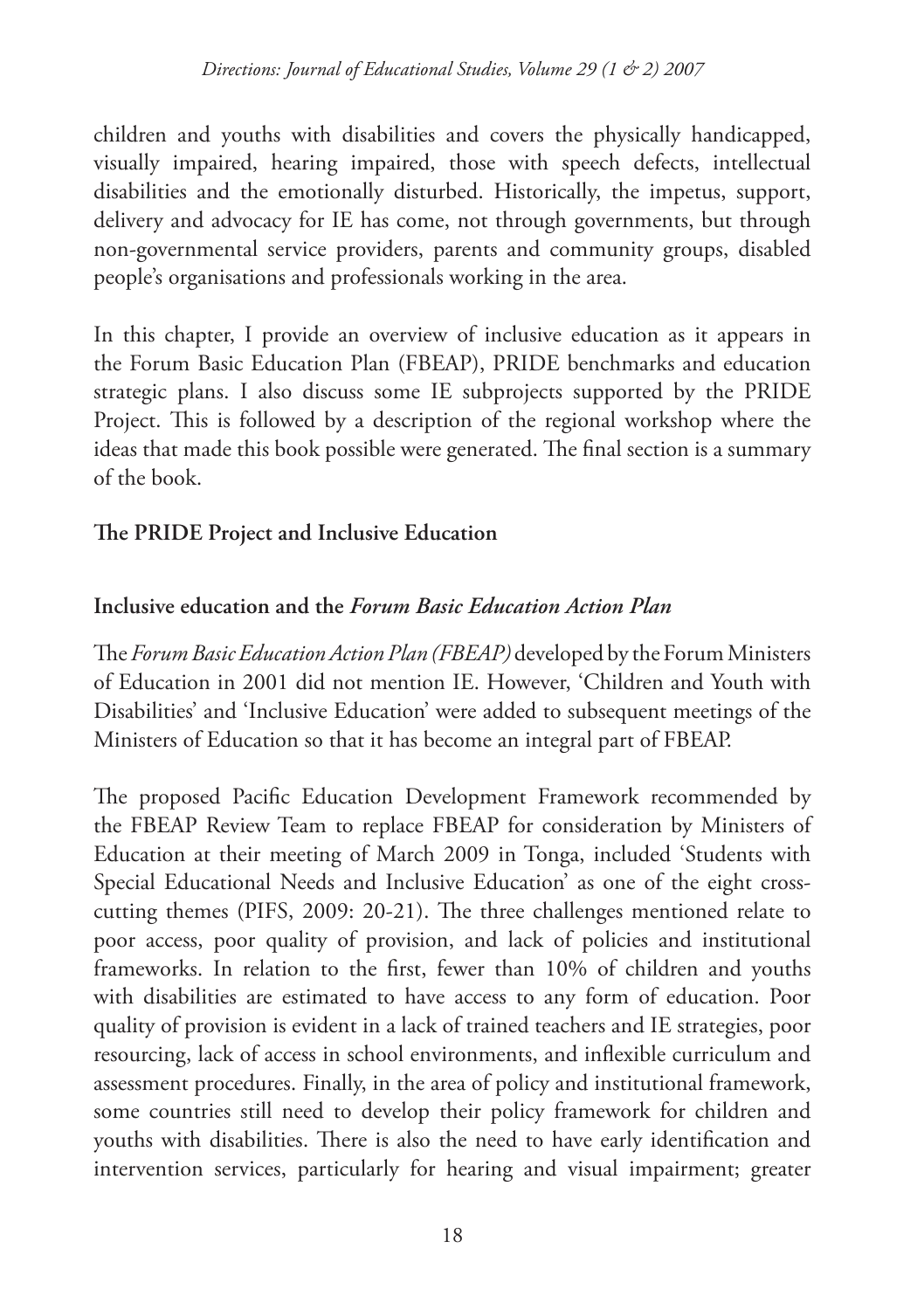political commitment to legislate protection; and policy development and implementation.

Priorities and strategies suggested by the FBEAP Review to more effectively address the needs of children and youths with special needs include:

- establishment of Ministry coordinating structures at national level •
- policy development for special needs and inclusive education •
- capacity-building at all levels—addressing both short and long-term needs •
- enhancing budgetary allocations for schools, TVET<sup>2</sup> and community development in IE strategic and approaches •
- in-service education for classroom teachers and TVET trainers for working with different categories of the special needs population •
- improving Ministry databases to identify and track special needs children in communities •
- countries and Ministers to encourage the paradigm shift from the charity and medical models to social and rights-based models of disability •
- encouragement of development partners to provide scholarships for training within the region in Special Needs Education and Inclusive Education (PIFS, 2009:20). •

# **The PRIDE Project**

The PRIDE Project, an initiative of the Forum Ministers for Education, was designed to implement the Pacific vision for education encapsulated in FBEAP. Implementation of this project began in 2004 and is expected to end in December 2009. The Project is funded by the European Union and NZAID<sup>3</sup> and is implemented by the University of the South Pacific.

Its overall objective is:

To expand opportunities for children and youth to acquire the values, knowledge and skills that will enable them to actively participate in the social, spiritual, economic and cultural development of their communities and to contribute positively to creating sustainable futures (www.usp.ac.fj/ pride).

<sup>2.</sup> Technical and vocational education and training

<sup>3.</sup> New Zealand Agency for International Development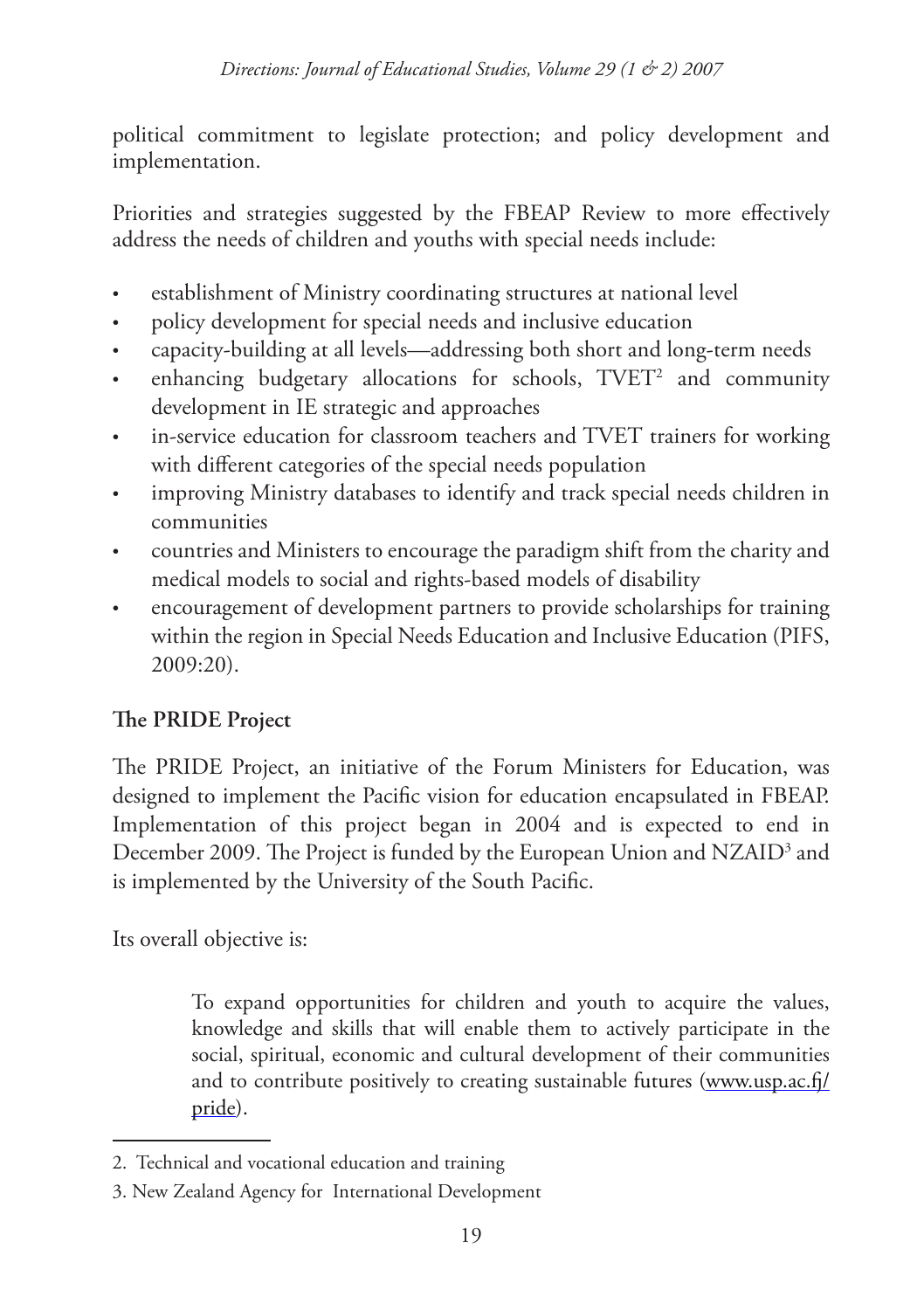The Project seeks to strengthen the capacity of each of the 14 Forum countries and Tokelau to deliver quality basic education through both formal and nonformal means in order to achieve its objective. The development of strategic plans for education in each country that blend the best global approaches with local values and ways of thinking is the expected key outcome. Support for the implementation of these national strategic plans is provided by the Project. Sharing of best practice and experience amongst countries is also an important project outcome, evidenced by the development of an online resource centre (see: www.usp.ac.paddle). Ministers for Education have defined basic education as all educational provision for children and youths, ranging from early childhood, through to primary, secondary and technical/vocational in both the formal and non-formal sectors. In fact, it is everything excepting higher or adult education.

# **PRIDE benchmarks for review of education strategic plans**

The PRIDE Project has listed 'access and equity for students with special needs' as benchmark number 4 out of a set of 11 benchmarks to review education strategic plans. The principle for this specifically states that: 'In order to ensure access and equity, the Plan contains strategies for the teaching and learning of vulnerable and special needs students, including those from low socio-economic urban groups, those in remote and isolated areas, those with disabilities and school drop-outs and push-outs' (The PRIDE Project, 2007: 3). The indicators identified in the benchmark document are articulated as:

- a specific objective in the Plan referring to meeting the needs of vulnerable students, including the development of appropriate policies and/or legislation •
- clear statements on strategies for the development of initiatives for marginalised communities and addressing gender disparities •
- specific strategies for improving retention through partnerships with other sectors and agencies •
- clear statements of strategies to improve educational opportunities for vulnerable students through more effective teacher training, improvement of infrastructure, resourcing and programmes. •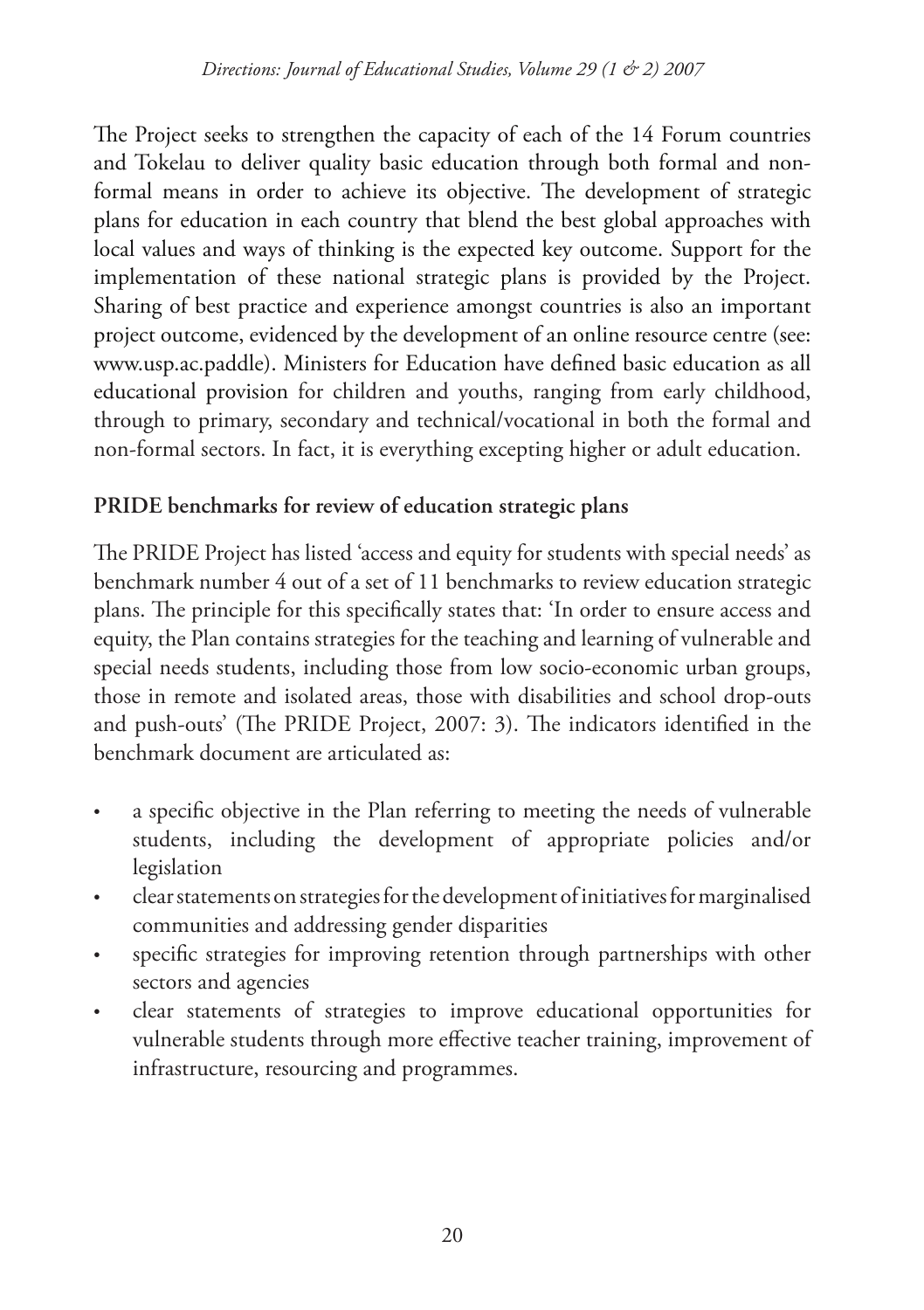## **Inclusive education in educational plans**

Most of the education strategic plans of PRIDE's 15 participating countries mention their intentions on the education of children and youths with disabilities. Examples are provided below to demonstrate how three countries have articulated their strategies to advance inclusive education.

In Tuvalu, under the broader objective of increasing student participation, inclusive education and special needs education are listed under the outcomes of access and equity. The strategies identified to achieve these outcomes are:

- Develop Inclusive Education policy •
- Implementation of IE policy •
- Identify appropriate diagnostic tools to identify students with learning needs •
- Programmes in place to assist students with learning needs •
- Professional development to enable teachers to identity and support students with special needs. •

(Tuvalu Department of Education, 2006: 11)

Other countries that are in the process of developing their inclusive education policies include Fiji and Vanuatu. Solomon Islands and Kiribati will be developing their IE policy in the near future. Special education programmes in the Federated States of Micronesia, Marshall Islands and Palau in the Northern Pacific are supported by the US special education grant programme. In addition, Palau has its own public law on special education. Other countries that have IE policies include Cook Islands, Samoa, Tonga and Papua New Guinea (PNG). Tokelau has an IE policy articulated within their National Curriculum Policy Framework.

Vanuatu interprets inclusive education as 'education for the disabled' and makes the point that the Government has had little to do with the education of children and youths with disabilities within the education system, mainly due to 'insufficient financial resources' (Vanuatu Ministry of Education, 1999: 138). The four actions planned for the years 2000 – 2010 are listed below.

1. The Government will appoint an officer in the Ministry of Education with specific responsibility for the development of policies and programs for the education of the disabled at all levels of the education system, and to be the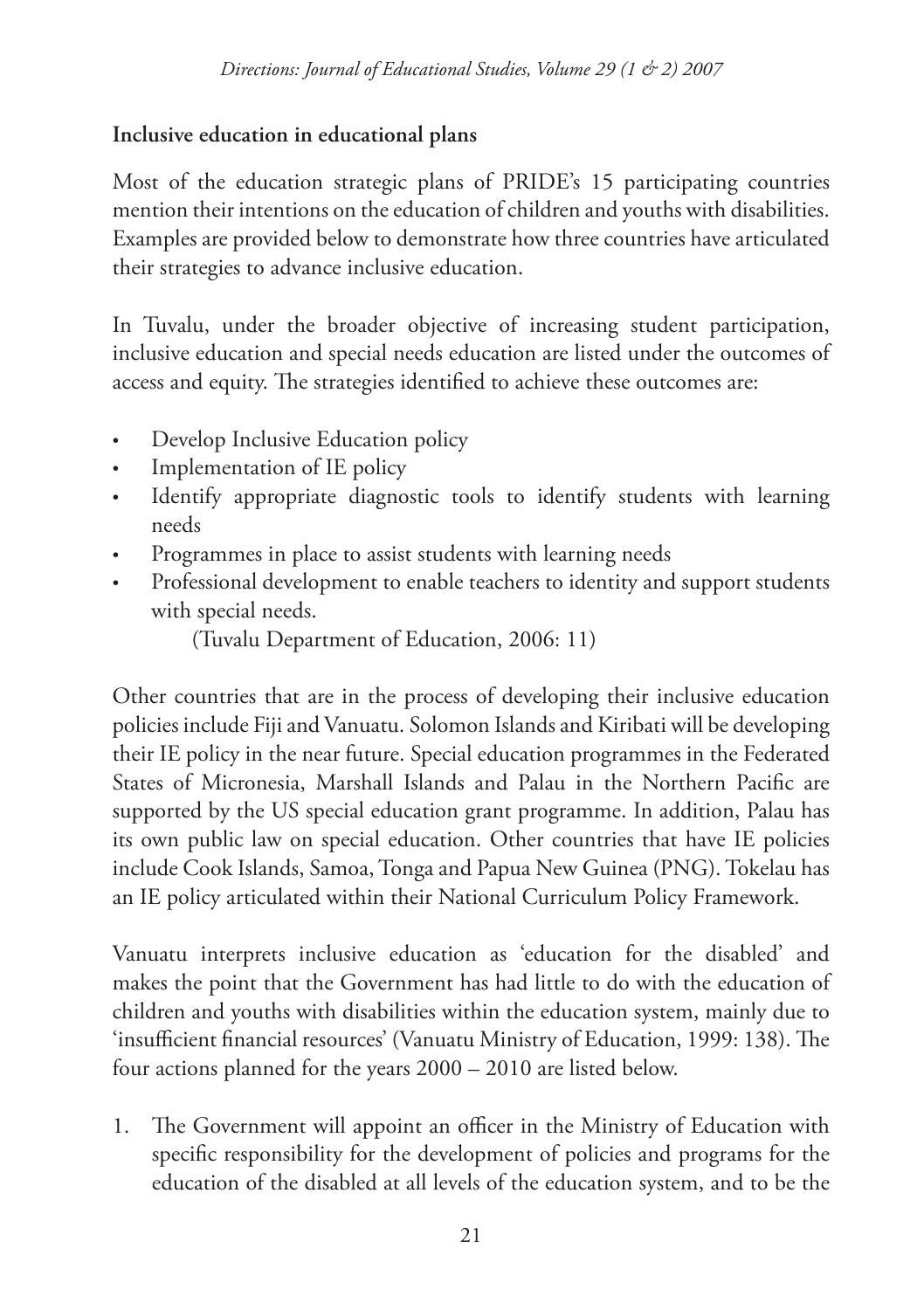official representative of the Government to the Vanuatu Society of Disabled People.

- The Government will officially incorporate components about the needs 2. and education of the disabled into the curricula of all programs of Vanuatu Teachers College.
- The Government will designate one primary school in Port Vila and one in Luganville as the national centers for education of the disabled. It will also assign resources to make it possible for these schools to provide effective education of the disabled. 3.
- The Government will devote capital resources and make physical provision 4. for the disabled in all new schools constructed from 2000 on, and in all existing schools when any major project of renovation is implemented.

(Vanuatu Ministry of Education, 1999: 139)

One of the 17 policy areas identified for further policy development and action by the Government of Tonga is Special Education. The Tonga Education Policy Framework 2004 – 2019 (Tonga Ministry of Education, 2004: 35-36) clearly stipulates that government policy response would be reflected in the following strategies:

- Undertaking a review of special education provision in Tonga •
- Conducting a baseline survey to ascertain the nature, number and extent of children with special needs both in and out of school •
- Establishing a central database with detailed information about those people (children and adults) who have special learning needs •
- Providing assistance for special needs children in existing schools through: •
	- a special needs component in all pre-service teacher training •
	- providing teachers of children with special needs with professional development opportunities and targeted in-service training •
	- training of teacher aides •
	- reviewing the school curriculum to ensure it caters adequately for children with special learning needs, and making available appropriate learning materials and equipment for special education •
	- provision of incentives to improve the qualifications of teachers in the special education field •
	- supporting classes for adults with special needs in the community. •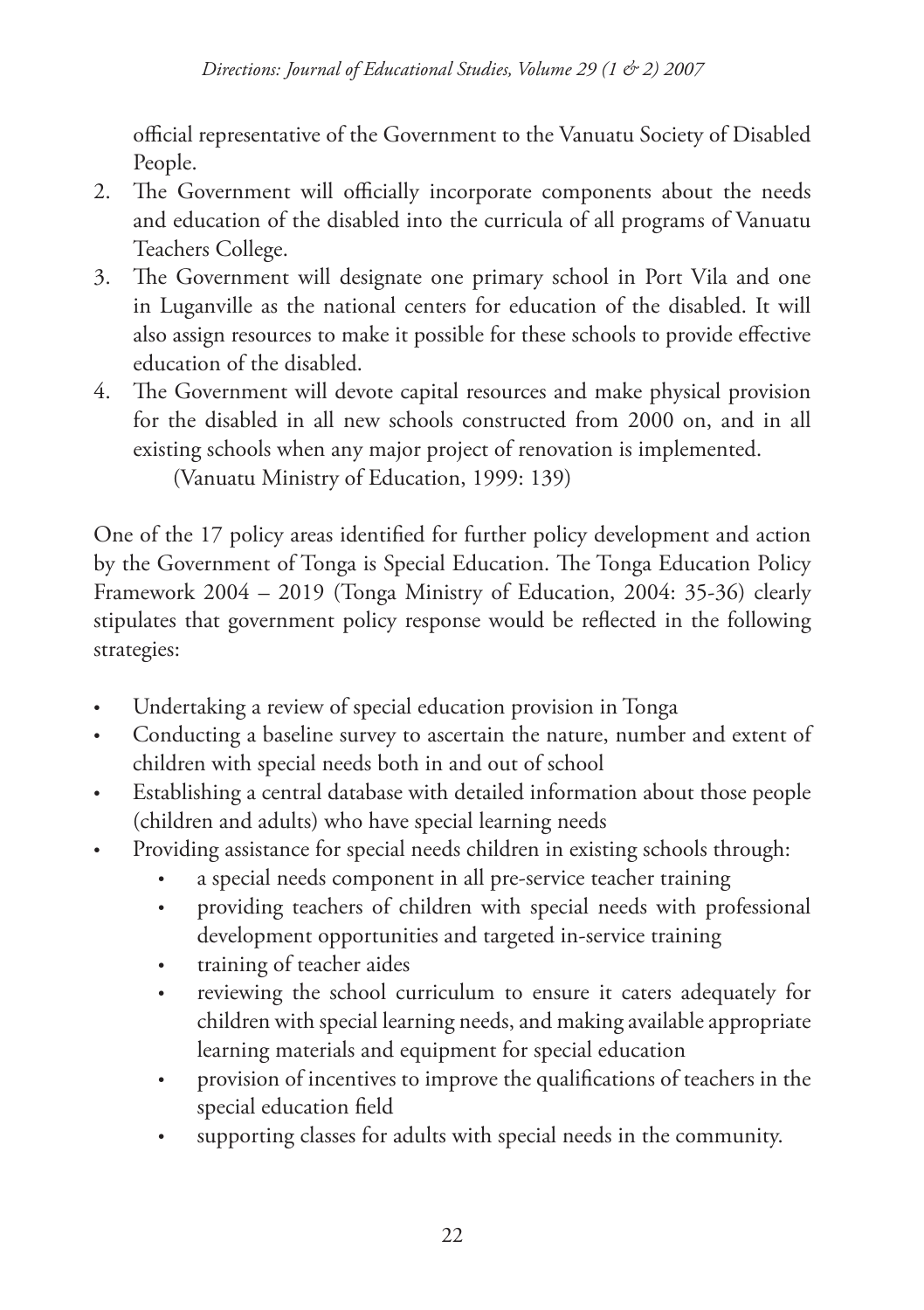Examples of what countries are doing in the area of IE are provided in the next section. All these subprojects are aligned to the education strategic plans of the four countries which have elected to use PRIDE funds on IE.

# **Inclusive education and PRIDE subprojects**

As part of support to its 15 participating countries, the PRIDE Project provides subproject funding for countries to implement their education strategic plans. Of the 140 subprojects, 7% are in the area of inclusive education in the following countries: Cook Islands, Vanuatu, Tonga and Samoa. There is also a regional subproject on IE which is aimed at providing a Pacific regional non-award *Certificate of Orientation and Mobility in the Pacific.*

Following on from the detailed strategies articulated in the Tongan Education Policy Framework in the section above, Tonga has focused its assistance from PRIDE exclusively on early childhood education and inclusive education for children and youths. Its integrated approach to IE begins with the development of an IE policy, capacity-building and training of IE teachers/trainers, the resourcing of an IE centre, and a pilot IE project at one school where 23 children with disabilities are mainstreamed into a primary school. PRIDE funding has enabled the IE following activities to be met:

- appointment of an Inclusive Education Supervisor to oversee subproject implementation •
- a baseline disability identification survey for children and adults with disabilities •
- training of community members in each island group on disability issues and inclusive practices, and on how to conduct the survey •
- turning the findings of the survey into a report with recommendations on how to improve access to education for people with disabilities in Tongan society •
- development of a centralised database for children, youths and adults with special needs •
- carrying out a pilot of an IE classroom •
- provision of resources for the IE centre •
- capacity-building of teachers and teacher aides. •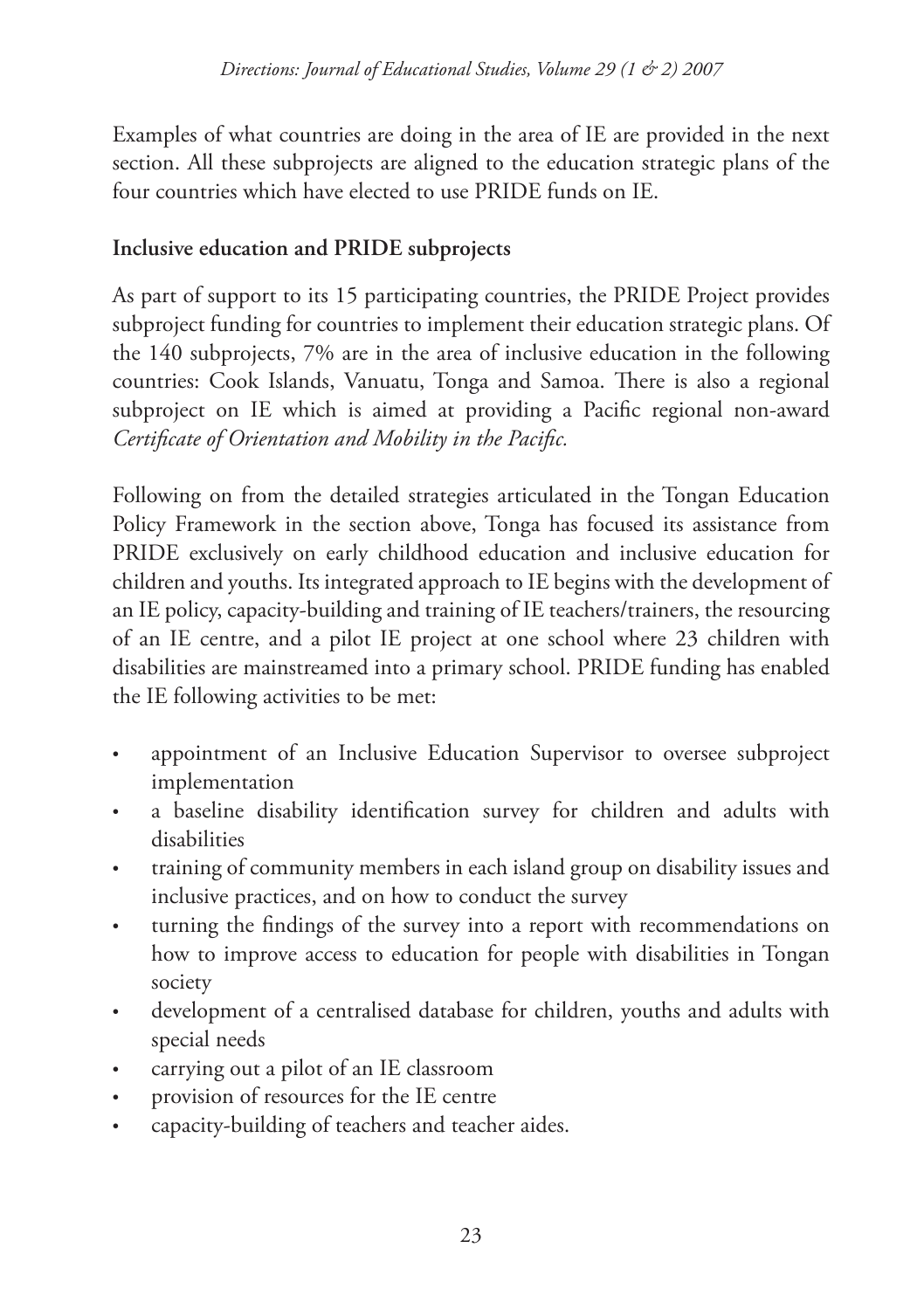Cook Islands' two IE subprojects, the first complete, the second ongoing, are concerned with improving the quality of trainers for a special education centre and involves the non-formal sector. The main aim of these subprojects is to provide support to the community-run Creative Centre for people with disabilities through the capacity-building of Centre staff to better meet the learning needs of students. The first subproject engaged with both ICT<sup>4</sup> and youths and adults with disabilities and included recruiting a consultant who worked with the two trainers at the Centre over a three-week period, modeling new ideas across a range of areas with an emphasis on the use of ICT in supporting the learning of the students. This *train-the-trainer* model included the development of a training programme, training of the two Centre trainers and the development of individual education plans (IEPs) for each of the Centre students.

The second subproject continues from the previous *train-the-trainers* project with the Creative Centre. The initial project allowed for the capacity-building of trainers at the Creative Centre to develop and implement IEPs for the Creative Centre users. The purpose of the second subproject is to extend that capability both through observation of and participation in best practice and through more formal learning towards a recognised qualification. The completion of this project will allow the Creative Centre to register as a private learning centre with the Ministry of Education and therefore receive financial support towards staffing and operations in order to give the Centre a level of financial certainty as it plans for its future.

Vanuatu's IE subproject is concerned with the development of an IE policy. Part of the strategy to accomplish this is a planned study tour to tertiary and other institutions engaged in IE programmes in PNG by two Ministry of Education staff and a third person from the non-government organisation (NGO) sector. The development of the inclusive education policy will require a short-term local consultant and will involve nation-wide consultation and awareness-raising, which will include meetings and consultations with donors and stakeholders.

Following the study tour, analysis will be conducted on the most appropriate method to:

develop the Inclusive Education Policy, including scoping for special education 1.

<sup>4.</sup> information and communication technology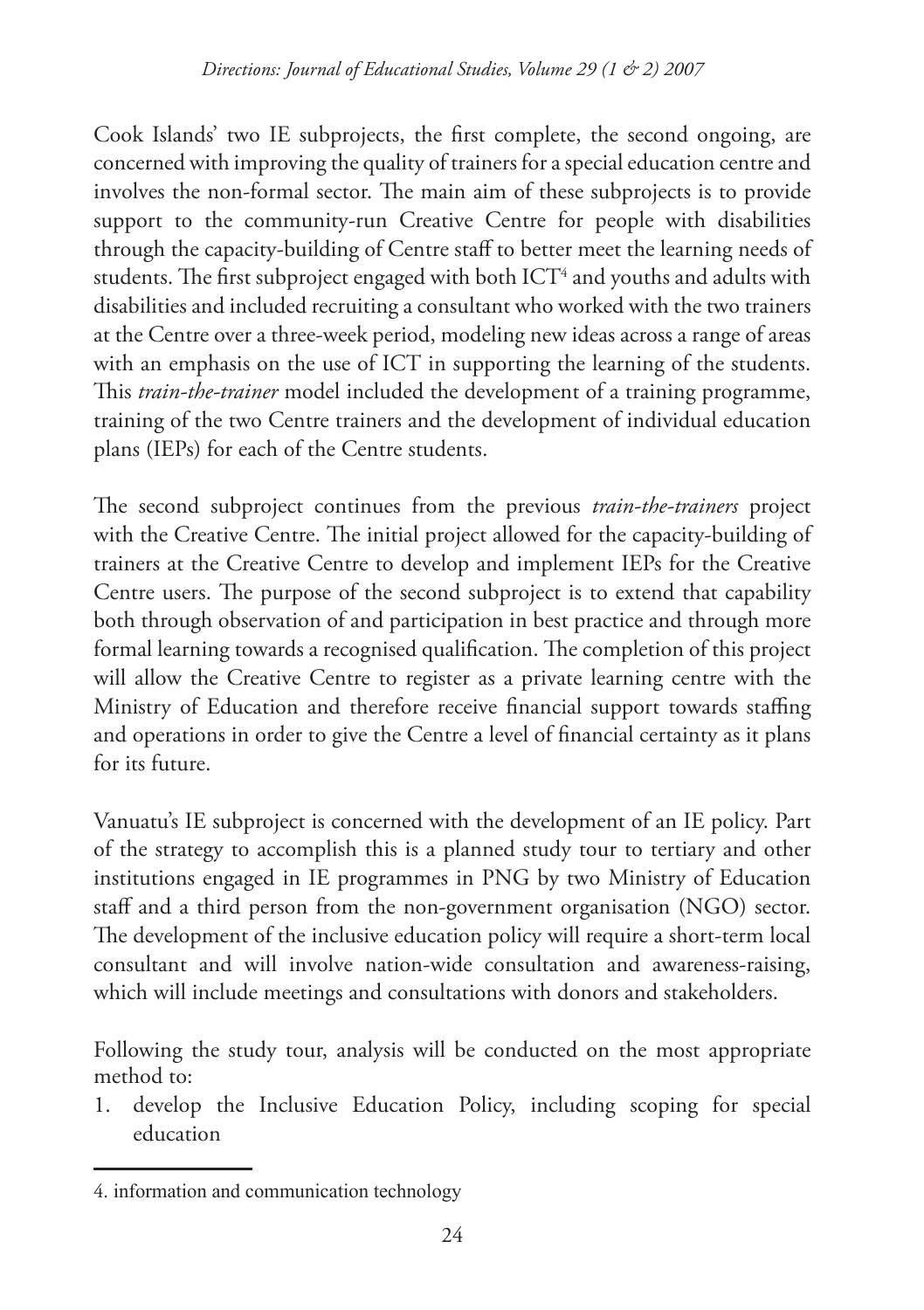- introduce sign language training in the Vanuatu Institute of Teacher Education and disability organisations 2.
- outline any training and capacity-building opportunities. 3.

Samoa's IE subproject is concerned with the development of a sustainable IE system, and its linkage to the national education strategic plan is discussed in more detail in Chapter 11. The five components of Samoa's IE subproject are:

- *universal accessibility guidelines for all schools and public buildings*  The final draft is now ready and will go to the planning and urban management authority board for endorsement. *1.*
- *professional development at the national level*  At least five workshops have been completed to support children with special needs: hearing, sight, physical disability and intellectual disability. There has also been a national workshop on writing individual education plans. *2.*
- *a media campaign for access to information by the public about disability via TV advertisements 3.*

The IE subproject coordinator, Donna Lene, described these ads as 'good value for money' since the TV stations still ran ads even though the funding had stopped. There were three ads, two funded by PRIDE and one by another donor. There is also radio talk back, even in Savaii, the other main island, through the government radio station.

- *a pilot IE programme in three primary schools (two grade 1; one grade 4)*  In this component, the teacher aides are selected carefully for training and are family members. This rolled out in January 2008, with two (family member and member of youth group) people from each of the three sites selected to work with deaf children. A boy in one of the three schools has already received a hearing aid with plans in place for the other two children to get hearing aids soon (health and education connections). The IE subproject coordinator is working to get teacher aides established into the organisational structure of the MoE. *4.*
- *recording stories with significant change where documentation and evidence gathering is an important component 5.*

In our discussion about the impact of the IE subproject in Samoa, Donna had the following to say: 'It explores ways the MoE can work creatively with NGOs. The PRIDE Project has added value by helping the Ministry of Education engage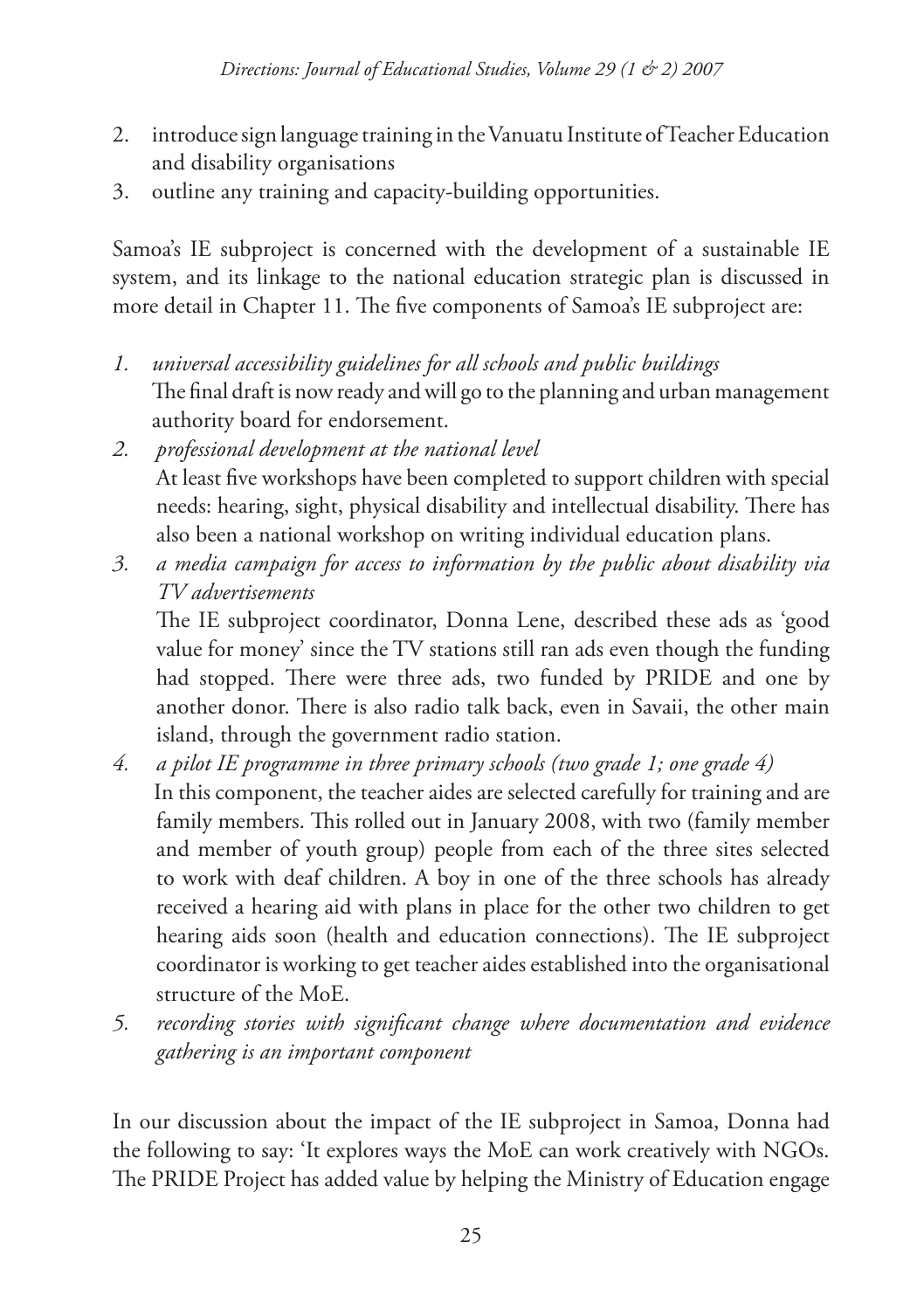with other NGOs, such as the Early Intervention Service. There is now close collaboration and support for families and communities'.

Another benefit that Donna mentioned was that the subproject 'provided opportunities at a high policy level such as through the universal accessibility guidelines with greater harmonising and institutional strengthening'. Institutional strengthening through the Institutional Strengthening Project funded by ADB5 , AusAID6 and NZAID assisted with school buildings, which is a component of the PRIDE IE subproject. Another benefit Donna saw lay in IE becoming a 'hot topic' and the creation of specific disability networks.

Donna added that IE in Samoa has grown because teachers and parents have been the catalysts for change. The teachers have started a process with their specific knowledge and confidence, building on what the MoE has already done. The six UNESCO7 toolkit booklets have been translated into Samoan and these were used as resources at the IE workshops and the training of teacher aides.

Another benefit that Donna identified is that parents have been empowered to be advocates for their own children. As teacher aides, the three relatives (two mothers and sister) have advocated for rights in IE and this is something new. The support by parents has seen a growth of the network.

Another impact that Donna identified is that schools have broadened their values and are valuing difference. There is a change in teaching styles with the focus shifting to the visual—and this is not just for deaf children. Another advantage has been that children with disabilities can be educated in their own village, in their own community.

An indirect impact has been the concept of sign classes 'under the mango tree' where a teacher aide, also a member of the women's village community, has been training the women in sign language. There is a snowballing effect evident; for example, where there is training in DVD/computer training, a sign language DVD is piggybacked to this.

<sup>5.</sup> Asian Development Bank

<sup>6.</sup> Australian Agency for International Development

<sup>7.</sup> United Nations Scientific and Cultural Organisation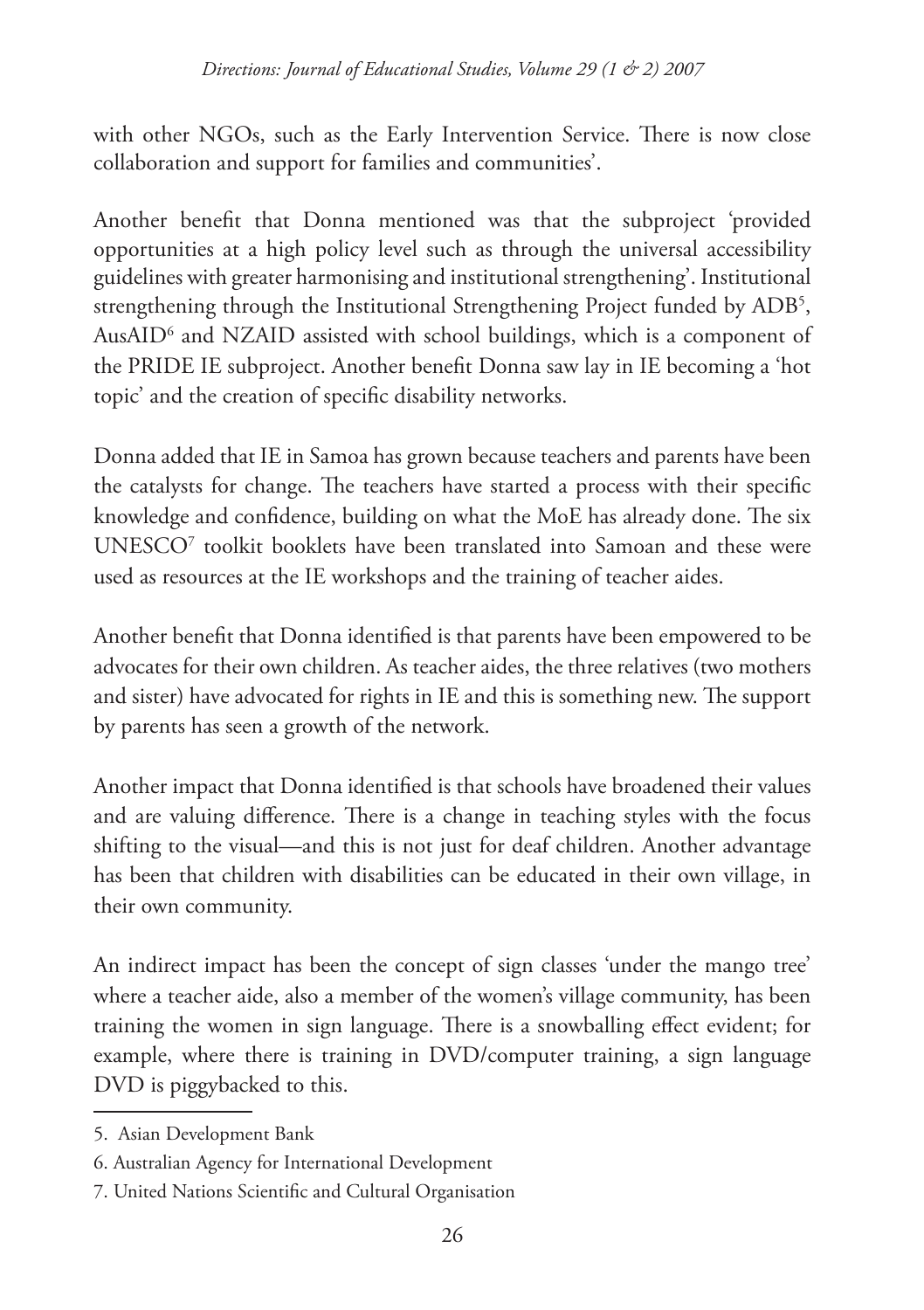Another indirect effect is the transformation in the teacher aides. The sister of one of the three children with a hearing impairment who is part of the pilot programme dropped out of school but when she was drawn into the IE teacher aide programme and trained, the transformation was remarkable. She, a school drop-out, is now actually training qualified teachers!

A regional subproject entitled the Pacific Regional Train-the-trainer Certificate Programme in Vision Impairment was submitted by the Pacific Disability Forum. The main aim of this subproject is the provision of a Pacific regional nonaward *Certificate of Orientation and Mobility in the Pacific* (O&M), delivered in partnership with the International Council for Education of People with Visual Impairment and in collaboration with the Royal Institute of Deaf and Blind Children, the Pacific Islands Forum Secretariat and the United Nations Economic and Social Commission for Asia and the Pacific.

The proposed course aims to train 16 mobility instructors from 12 Pacific countries to directly support the development of mobility skills of children and youth with vision impairments. The focus areas of the training course will be instruction in the long cane and 'sighted guide techniques'. Trained mobility instructors will then be able to work in their home countries with teachers, parents and children with vision impairments. As a result of this training, blind and severely vision impaired children and youth will develop the mobility skills needed to travel to school with a level of independence, to physically access school classrooms and playgrounds and to independently move around their local community.

### **Regional Workshop on Advancing Inclusive Education**

This book is an outcome of a regional workshop on 'Advancing Inclusive Education in the Pacific' which was held in Nadi from 1 – 5 October in Nadi, Fiji. It is the second in a series of workshops where the University of the South Pacific, through the PRIDE Project, has collaborated in partnership with six other organisations: Pacific Islands Forum Secretariat, Pacific Resources for Education and Learning, UNESCO, UNICEF, the South Pacific Board for Educational Assessment and the host government, in this case the Fiji Government/Ministry of Education. The workshop, with PRIDE taking the lead coordination role, is also the PRIDE Project's eighth regional workshop.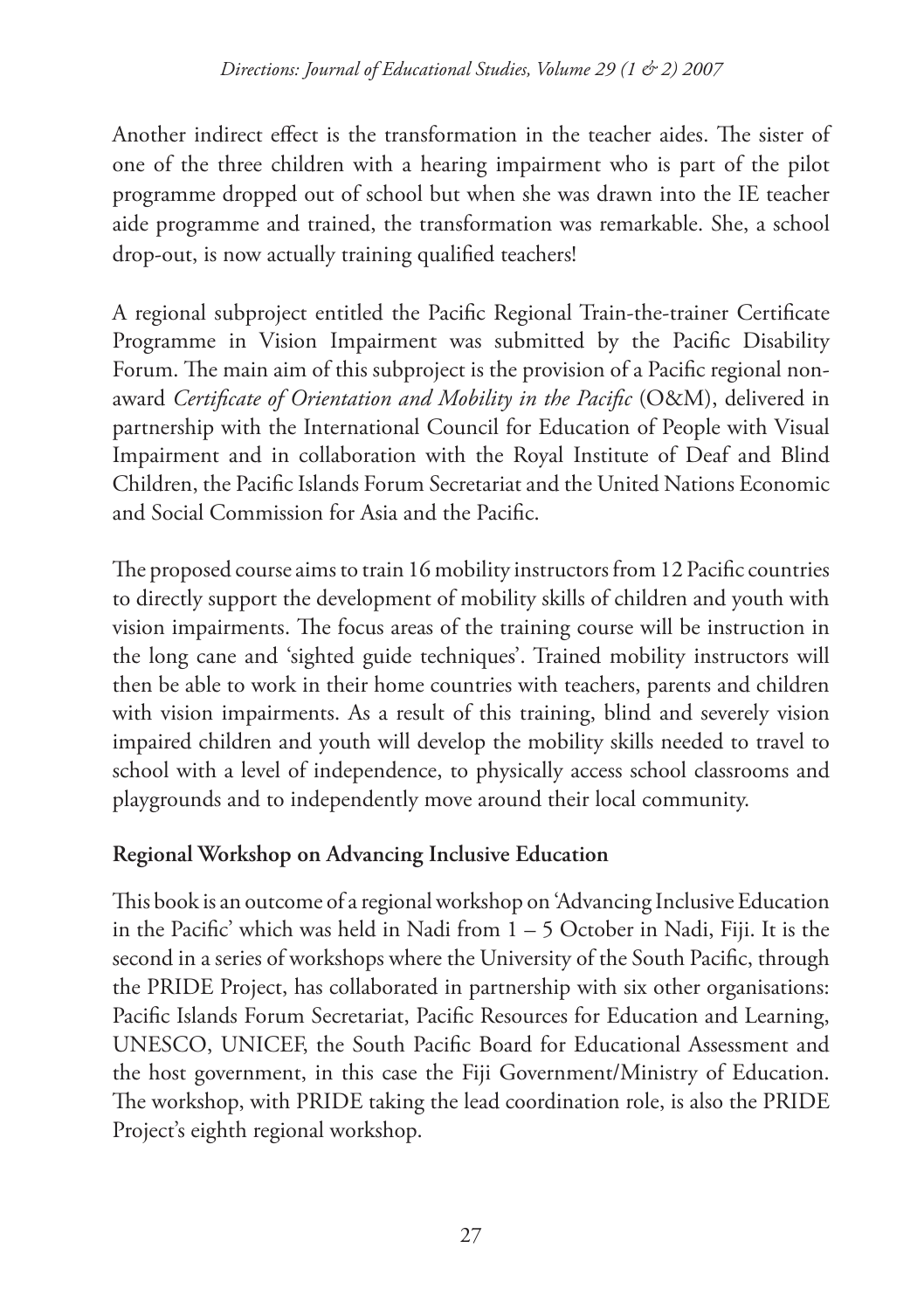# **Workshop Objectives**

The four workshop objectives were:

- to understand the visions, experiences, practices and challenges of inclusive education globally and in Pacific countries; 1.
- to identify key strategies needed for wider implementation of inclusive practices and their implications for children with disabilities in Pacific Island countries;  $2^{2}$
- to discuss, explore and investigate future national and regional strategies and 3. actions aimed at strengthening inclusive education within the framework of the Education for All initiative;
- to recommend the way forward with regard to charting a new direction for 4. inclusive education at the national level in Pacific Island countries.

# **Workshop Outputs and Outcomes**

A significant outcome of this workshop was the presentation of an outcomes document8 prepared by the workshop partners to the Forum Ministers of Education at their meeting in Auckland in November 2007. The document (Pacific Islands Forum Secretariat, 2007:3-4) noted that key areas that needed to be addressed at the national level included policy, collaboration, research, budget/ finances, implementation of policy and training as well as school level initiatives. The Ministers of Education were invited to:

- note the progress for inclusive education at the regional and national level 1. and support the current paradigm shift from the charity and medical models to social and rights-based models of disability
- note the actions required in the Biwako Millennium Framework and the 2. BMF Plus Five as a basis of advancing inclusive education at the policy level of Forum Island countries
- endorse an integrated approach to inclusive education that recognises all 3. children's right to education
- endorse the use of the UNESCO toolkit on inclusive education as the basis 4.for promoting the philosophies of inclusive education in Forum Island countries.

These recommendations and endorsed were noted by the Ministers.

<sup>8.</sup> See page 56.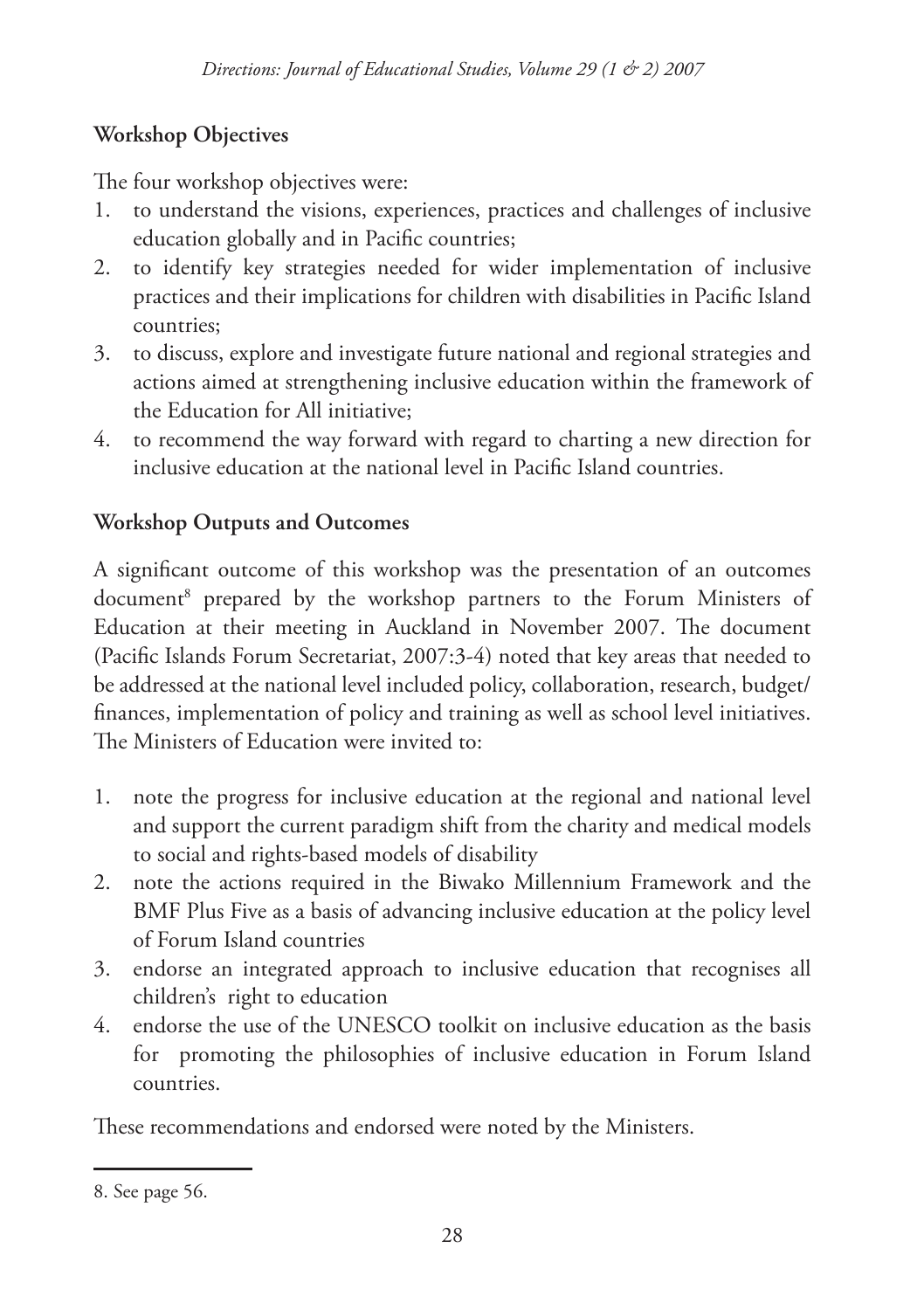Another significant outcome of the regional workshop is this book which is written by the resource people and participants.

An important output of the workshop was the development of an outcomes document which was prepared by a subcommittee at the workshop. This document is included as the final chapter of this book.

# **Participants**

A total of 24 regional participants from 14 Forum countries, including Tokelau, attended the workshop. The Federated States of Micronesia, despite our best efforts, was not represented. The participants, up to two per country, were high level decision-makers or experts from the Ministry of Education working in the area of inclusive education and key NGO stakeholders involved in supporting IE. In addition, 12 Fiji participants attended at different times throughout the week.

The resource people included representatives of the seven partner organisations, three observers, a critical friend, three international keynote and three regional speakers (See Attachments A and B for the full list of participants at the workshop and the group photograph).

# **Programme**

Participants at the workshop had a full programme. Keynote addresses (presenting global and local perspectives to IE) provided the conceptual, theoretical and philosophical underpinnings of inclusive education. Panel discussions were organised so that the voices of consumers, providers and professionals could be heard, and case study presentations enabled individuals and professionals involved in inclusive education delivery and practice to share their experiences with workshop participants. Time was also set aside for a lot of group work and a visit was also organised to a centre for children with disabilities and a regular secondary school, which had mainstreamed children with disabilities. The principal of a mainstream secondary school, two deaf children and their teacher were able to share their experiences with the participants.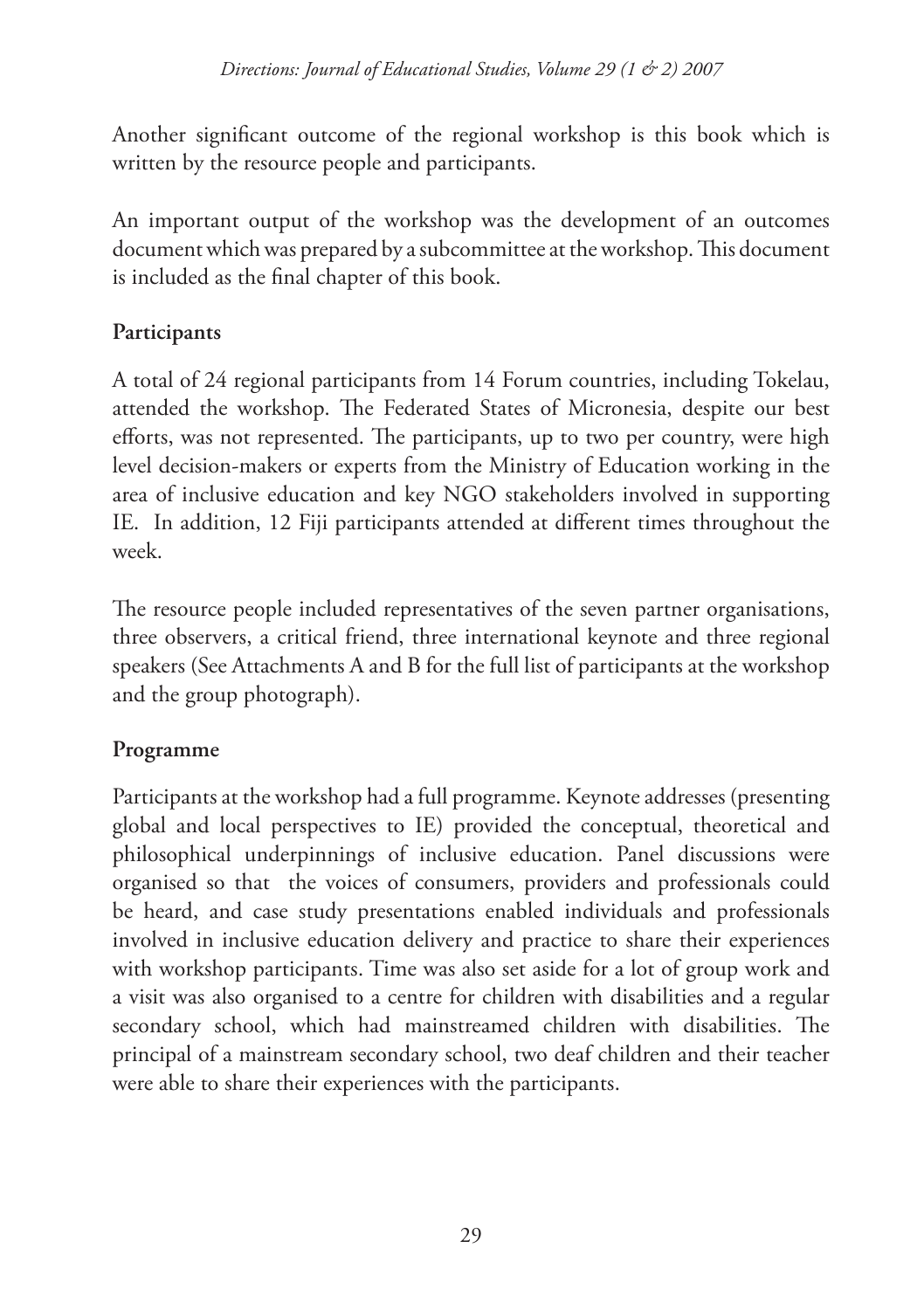## **Conclusion**

Three things are clear: first, the definition of inclusive education is highly variable in the Pacific. Second, the debate around inclusive education and special education will continue for some time in the Pacific as it has done internationally. And third, the education of children and youths with disabilities is only the tip of the iceberg in the IE discourse as the broader definition of the *all* in the generic definition of inclusive education encompasses more than children with disabilities.

What of the specific learning needs of other categories of children and youths who are disadvantaged and marginalised and whose needs are not adequately met by education systems in the Pacific? What of the students who fail national examinations and have to leave school as a result? What remedial measures are taken at school level and what national policies exist to address the special needs of the 'below average' students? What of the drop-outs and push-outs? How will their needs be met? What about the gifted child? How are his/her special needs met? What about access, equitable provision and participation in a good quality education for children who are disadvantaged because of poverty and physical isolation? Unfortunately, it was not possible to discuss these issues at the inclusive education workshop because the emphasis was on inclusive education for children with disabilities.

The aim of advancing inclusive education in the Pacific so that the diversity of needs of all learners through their equitable access and participation in quality learning are met by education systems has enormous policy and budgetary implications. If countries are to embrace this inclusive, all-embracing philosophy as a key tenet of their education delivery, what is called for is an education revolution—everything and everyone must be transformed. And this must begin with a transformation in minds, hearts and attitudes about inclusive education ideology, process and practice. At the highest policy level, political will must mandate that a quality education for all is mandatory and this needs to be backed by policy directions and financial resources. At the centre of inclusive education is teacher education and training. There needs to be a change in pedagogical practices to make teaching and learning more inclusive. Increased advocacy and public awareness campaigns must be added to the equation. The content and processes of learning and its assessment will also need to be closely scrutinised so that, at the end of the day, national education systems do not fail students.